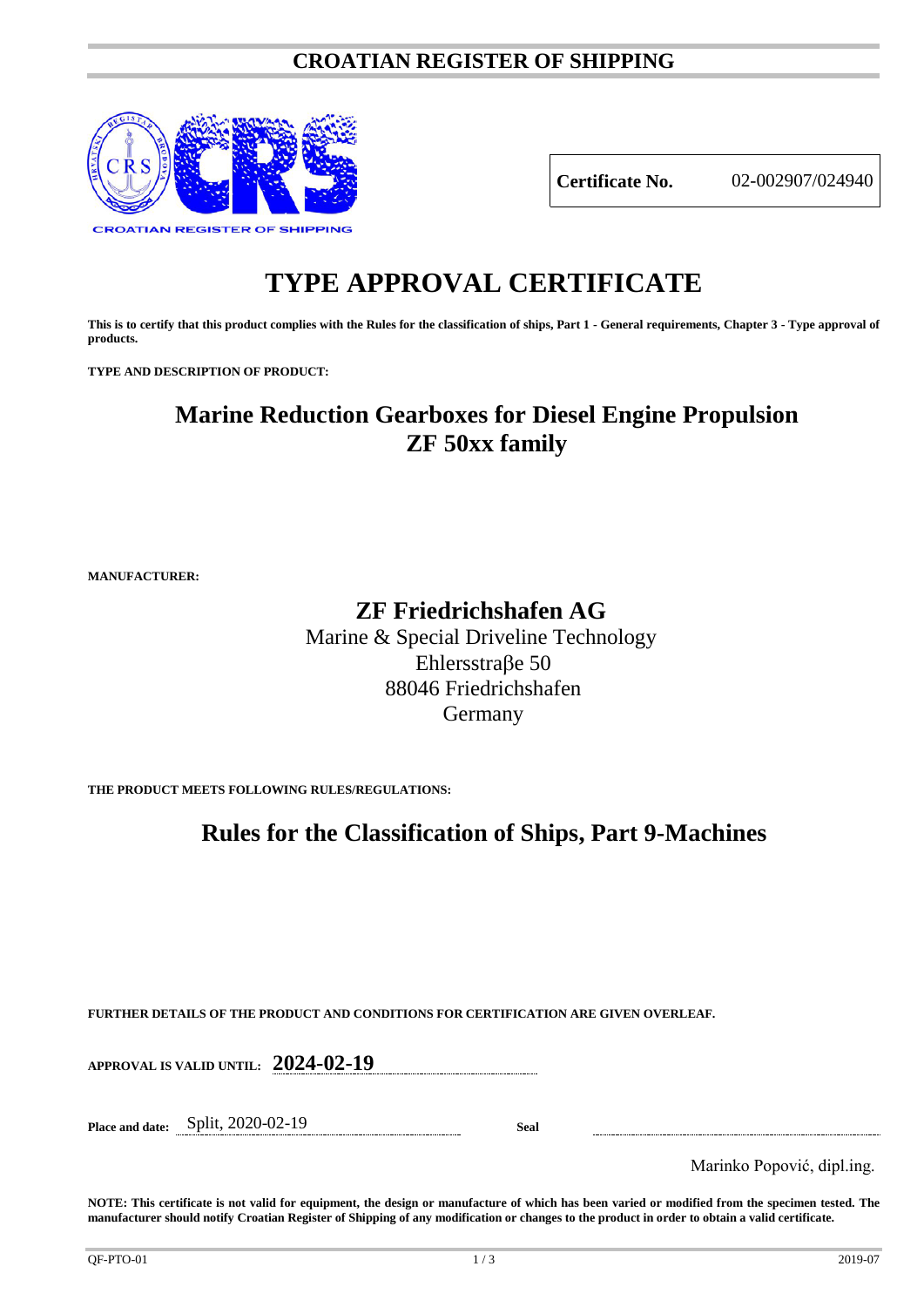

### **DETAILED PRODUCT DESCRIPTION:**

*Marine reduction gearboxes ZF 5000, ZF 5050, ZF 5055, ZF 5060 (NR, NR2, D) with built-in hydraulic clutches and with/without reversing stage.*

### **APPLICATION / LIMITATIONS:**

*Approved ratings according to ZF selection guide:*

| Continuous Duty, commercial use, single propulsion |            |            |               |                                                                                        |
|----------------------------------------------------|------------|------------|---------------|----------------------------------------------------------------------------------------|
| Model                                              | <b>MCR</b> | <b>RPM</b> | <b>Torque</b> | <b>Ratios</b>                                                                          |
| ZF 5000<br>(NR, NR2, D)                            | 1099kW     | 2000       | 5249Nm        | 1.256:1:1.526:1:<br>1.771:1:2.031:1<br>2.233:1; 2.500:1;<br>2.731:1; 2.963:1;          |
| ZF 5050<br>(NR, NR2, D)                            | 1264kW     |            | 6034Nm        | $1.256:1$ ; $1.526:1$ ;<br>1.771:1; 2.031:1;<br>2.233:1; 2.500:1;<br>2.731:1; 2.963:1; |
| ZF 5055<br>(NR, NR2, D)                            | 1466kW     |            | 7001Nm        | $1.256:1$ ; $1.526:1$ ;<br>1.771:1:2.031:1<br>2.233:1; 2.500:1;<br>$2.731:1$ ;         |
|                                                    | 1375kW     |            | 6570Nm        | 2.963:1:                                                                               |

| Medium Duty, commercial use, single propulsion |            |            |               |                                                                                  |
|------------------------------------------------|------------|------------|---------------|----------------------------------------------------------------------------------|
| Model                                          | <b>MCR</b> | <b>RPM</b> | <b>Torque</b> | <b>Ratios</b>                                                                    |
| ZF 5000<br>(NR, NR2, D)                        | 1734kW     | 2600       | 6369Nm        | 1.256:1; 1,526:1;<br>1.771:1:2.031:1<br>2.233:1; 2.500:1;<br>2.731:1; 2.963:1;   |
| ZF 5050<br>(NR, NR2, D)                        | 1941kW     |            | 7130Nm        | 1.256:1:1.526:1:<br>1.771:1:2.031:1<br>2.233:1:2.500:1<br>2.731:1; 2.963:1;      |
| ZF 5055<br>(NR, NR2, D)                        | 2316kW     |            | 8505Nm        | $1.256:1$ ; $1.526:1$ ;<br>1.771:1; 2.031:1;<br>2.233:1; 2.500:1;<br>$2.731:1$ ; |
|                                                | 2155kW     |            | 7914Nm        | 2.963:1:                                                                         |

| Light Duty, commercial use, multiple propulsion |                     |            |               |                                                                                      |  |
|-------------------------------------------------|---------------------|------------|---------------|--------------------------------------------------------------------------------------|--|
| <b>Model</b>                                    | <b>MCR</b>          | <b>RPM</b> | <b>Torque</b> | <b>Ratios</b>                                                                        |  |
| ZF 5000<br>(NR, NR2, D)                         | 1952kW              | 2600       | 7170Nm        | $1.256:1$ ; $1.526:1$ ;<br>1.771:1:2.031:1<br>2.233:1; 2.500:1;<br>2.731:1; 2.963:1; |  |
| ZF 5050<br>(NR, NR2, D)                         | 2381 <sub>k</sub> W |            | 8744Nm        | $1.256:1$ ; $1.526:1$ ;<br>1.771:1:2.031:1<br>2.233:1; 2.500:1;<br>2.731:1;          |  |
|                                                 | 2227kW              |            | 8179Nm        | $2.963:1$ ;                                                                          |  |
| ZF 5060<br>(NR, NR2, D)                         | 2532kW              |            | 9299Nm        | $1.256:1$ ; $1.526:1$ ;<br>1.771:1; 2.031:1;<br>2.233:1; 2.500:1;                    |  |
|                                                 | 2443kW              |            | 8973Nm        | 2.731:1:                                                                             |  |
|                                                 | 2227kW              |            | 8179Nm        | 2.963:1:                                                                             |  |